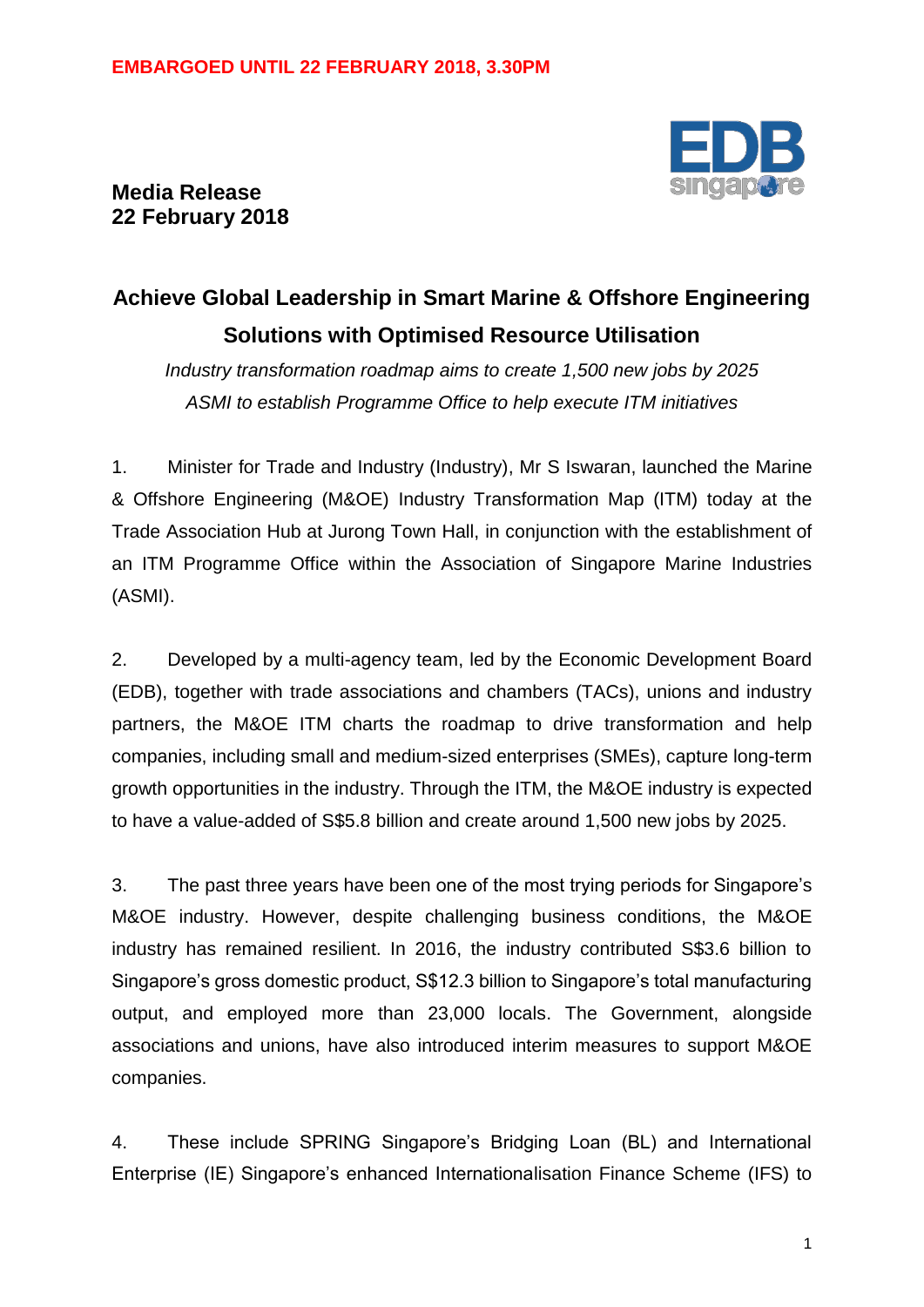help Singapore-based M&OE companies finance their operations and bridge shortterm cash flow gaps. Since 2016, the two schemes are administered in partnership with local financial institutions, and have catalysed nearly S\$700 million in loans to more than 100 unique borrowers, 80% of whom are SMEs. ASMI, the Shipbuilding and Marine Engineering Employees' Union (SMEEU), Workforce Singapore (WSG), and EDB have also been supporting the reskilling of affected employees through Professional Conversion Programmes (PCPs) under WSG's Adapt and Grow initiative, so that they may be redeployed into new job roles or in the same or adjacent industries.

5. While it is critical to preserve core capabilities in the M&OE industry and ride through the downturn, Singapore must also be prepared to seize new opportunities on the horizon. The M&OE ITM has identified three key thrusts: preparing for the future through innovation and productivity improvements, pursuing new growth areas, and equipping Singaporeans with relevant skills.

#### **Preparing for the future through innovation and productivity improvements**

6. To ensure that our M&OE industry remains globally competitive, the Government is helping companies invest in advanced manufacturing. These include additive manufacturing, robotics and automation to improve productivity. As the global M&OE industry increasingly explores digital technologies to optimise its operations and generate new revenue streams, the Government will support companies in developing next-generation M&OE solutions that can enable remote monitoring, provide predictability and support decision-making.

7. The Government will also support companies' in-house research & development (R&D) initiatives and facilitate public-private R&D through research institutes such as the Technology Centre for Offshore and Marine Singapore (TCOMS)<sup>1</sup> .

 <sup>1</sup> TCOMS, a joint initiative between A\*STAR and the National University of Singapore, is Singapore's R&D centre for the Marine and Offshore Engineering industry.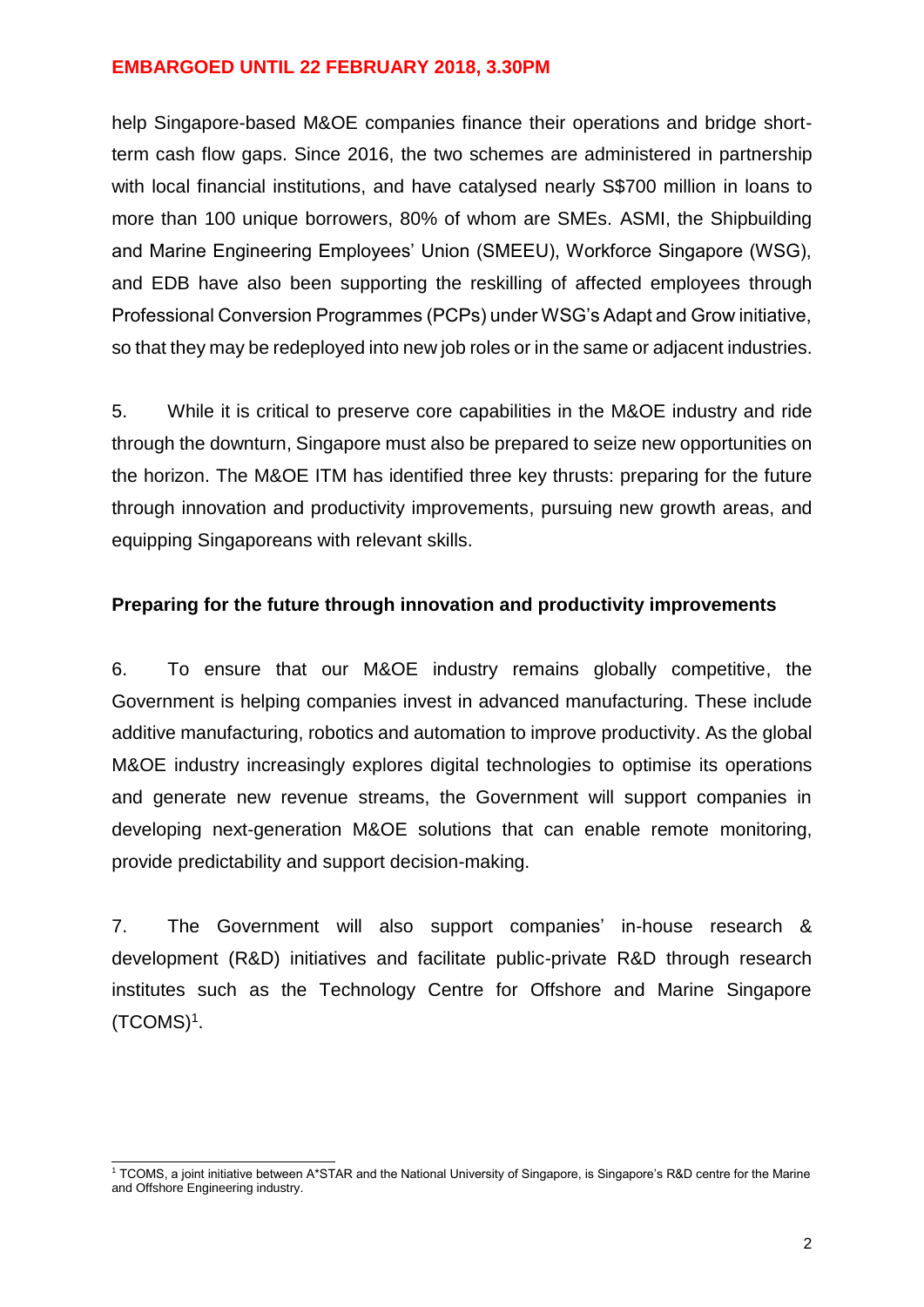#### **Pursuing new growth areas**

8. Driven by the global transition to a low-carbon economy and increased alternative uses of Liquefied Natural Gas (LNG), global expenditure on LNG is expected to exceed US\$280 billion by 2021<sup>2</sup>. Similarly, on the back of heightened global focus on sustainability, the global offshore wind market is anticipated to exceed US\$130 billion by 2023<sup>3</sup>. These present opportunities for the M&OE industry to leverage its existing capabilities in building offshore structures and supporting offshore projects, to venture into these new areas.

9. The Government will help companies access these new business opportunities by connecting companies with relevant stakeholders and resources, and supporting business partnerships with companies in overseas markets.

#### **Equipping Singaporeans with relevant skills**

10. As M&OE companies intensify their transformation efforts and pursue new growth areas, Singaporeans must be well-prepared to take on the new and exciting job roles coming ahead.

11. The Skills Framework for Marine and Offshore was developed by SkillsFuture Singapore (SSG), WSG, EDB and SPRING Singapore, together with industry stakeholders such as employers, industry associations, unions and education providers. The framework allows individuals to explore career advancement opportunities along or across seven career tracks, which include Design and Engineering; Quality Assurance and Quality Control; and Workplace Safety and Health. In total, it covers 29 job roles in the Marine & Offshore industry. It also provides key information on the industry, and identifies a total of 96 existing and emerging technical skills and competencies. The emerging skills and competencies include Additive Manufacturing, Robotics and Automation Application, and Green Ship Design.

 <sup>2</sup> Source: Douglas-Westwood

<sup>3</sup> Source: Global Market Insights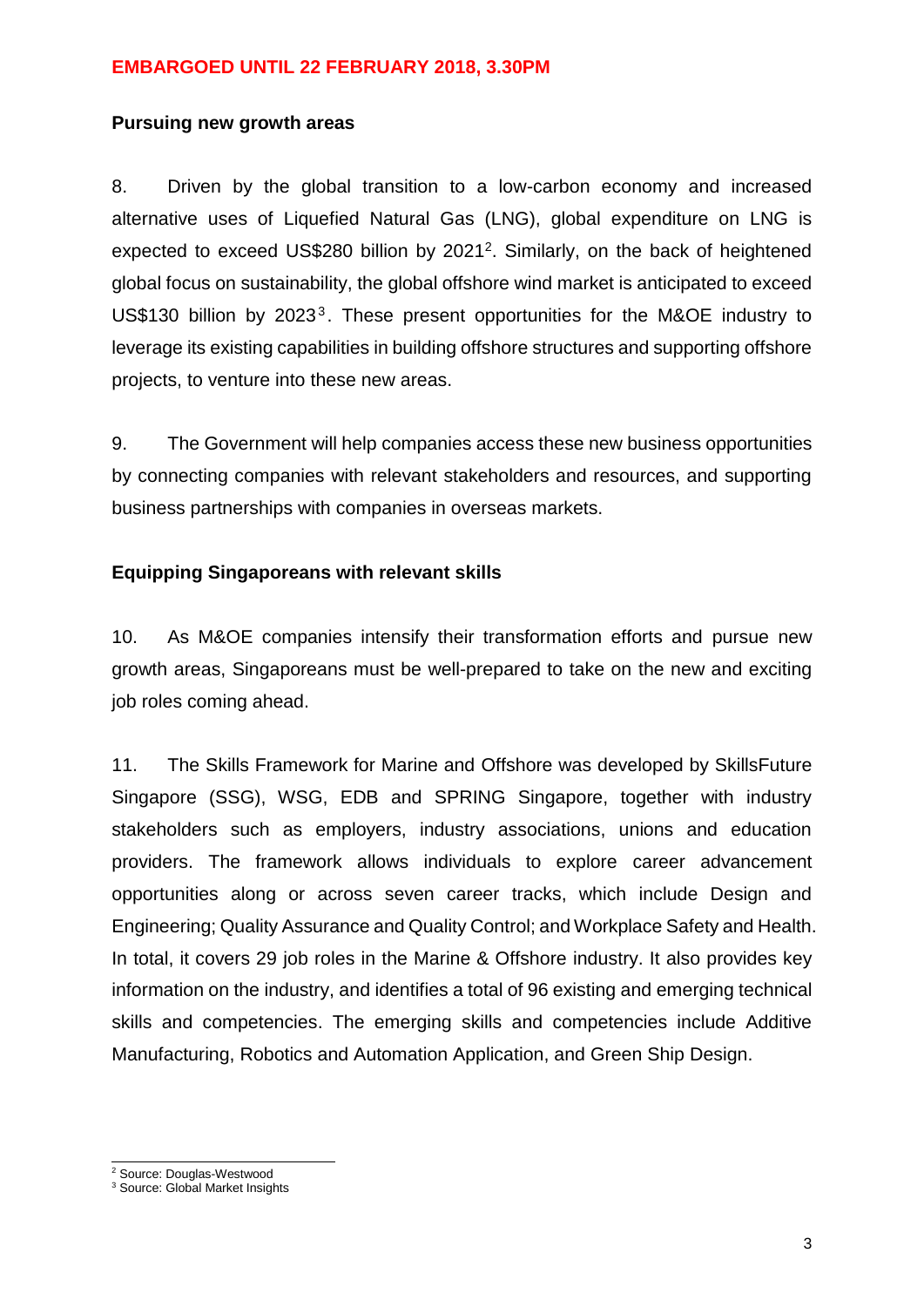12. SSG has also launched the SkillsFuture Series, which is a curated list of short and modular courses to reskill or upskill the workforce in emerging and priority skills areas required, such as Advanced Manufacturing and Data Analytics. Temasek Polytechnic will also implement two new SkillsFuture Earn and Learn Programmes (ELPs) in emerging and critical areas – Robotics and Automation and the Industrial Internet of Things – this year. In addition, the Institute of Technical Education (ITE) will offer its new Work-Learn Technical Diploma in M&OE this April.

13. PMETs can tap on WSG's PCPs to be reskilled for job roles in the new growth areas such as LNG. Since October 2016, more than 300 PMETs have been reskilled through the three PCPs for Marine Engineers, Assistant Engineers and Technicians.

#### **Deepening ties with industry associations and unions**

14. As the champions for companies and employees within the M&OE industry, TACs and unions such as ASMI and SMEEU, play key roles in catalysing the industry and implementing many M&OE ITM initiatives. A prime example of this is the establishment of the M&OE ITM Programme Office at ASMI, with SPRING's support. As part of ASMI's Secretariat, the Programme Office will work with M&OE companies including SMEs, to drive the adoption of productivity solutions, encourage innovation efforts and address future manpower needs.

15. "As the industry champion, ASMI has contributed to the M&OE industry's evolution from its beginning as a regional centre for shipbuilding and repair to its current achievements today of being an international centre of distinction for marine and offshore repair, conversion and newbuilding projects. With the M&OE ITM, we hope to expand and upgrade our expertise and services further so that Singapore remains a premier centre of choice for customized solutions, quality products, value add and reliable services in the global M&OE market. The Programme Office will work with various government agencies and relevant partners to drive initiatives to develop capabilities in the growth areas identified in the ITM to transform the M&OE industry for the future," said Mr. Abu Bakar bin Mohd Nor, President of ASMI.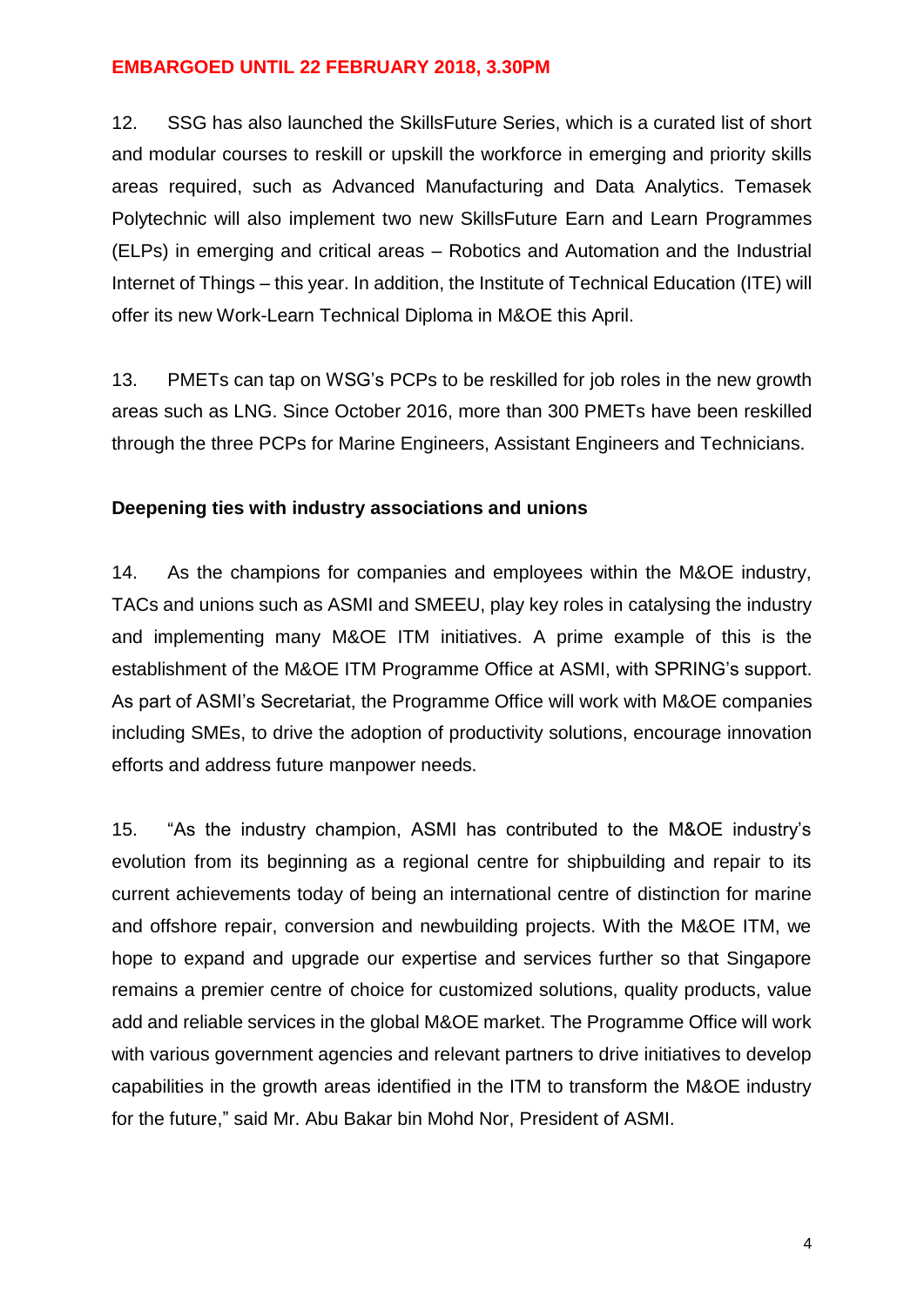16. "We are glad that the industry is gradually enroute to recovery. SMEEU will work with our partner companies and stakeholders to strengthen the Singaporean workforce through retaining and deepening the skills of the employees. We hope to retain and attract more Singaporeans to join the industry through a more structured career progression coupled with competitive basic wages," said Mr. Tommy Goh, President of SMEEU.

17. "The M&OE ITM vision calls for transformation and Singatac has taken steps to reposition ourselves to maintain relevancy to our clients. We have invested in automation and CNC-operated machines where high value-add components are manufactured for integration, diversified our production resources for cost-efficiency and expanded into new growth areas. We are thankful the Singapore Government has been highly supportive and provided assistance throughout our transformation journey and for our employees' commitment to this change," said Mr. Tan Soon Keong, Executive Director, Singatac Engineering Pte. Ltd.

-End-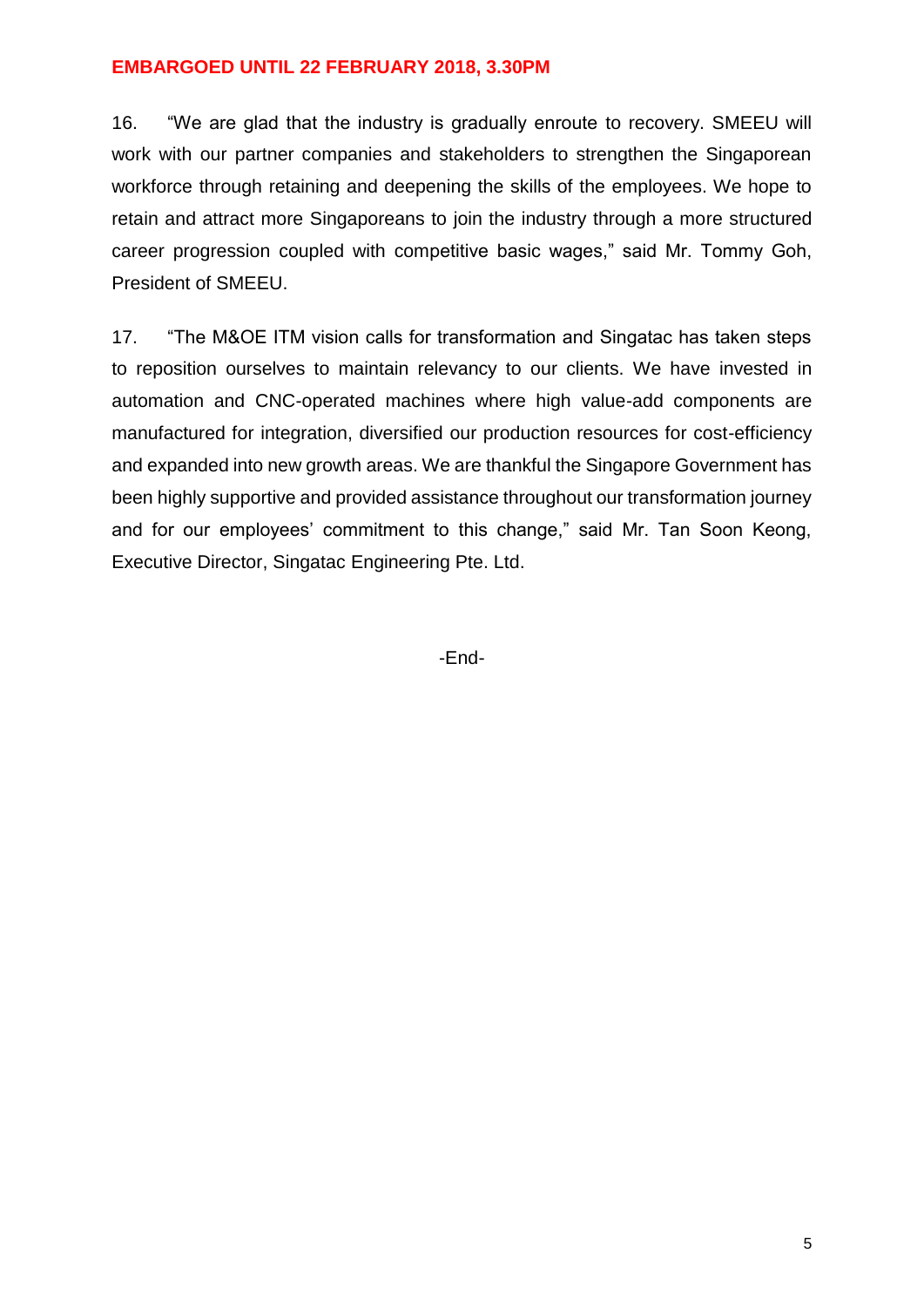### **About the Singapore Economic Development Board (EDB)**

EDB is the lead government agency for planning and executing strategies to enhance Singapore's position as a global business centre. EDB dreams, designs and delivers solutions that create value for investors and companies in Singapore. Our mission is to create for Singapore, sustainable economic growth with vibrant business and good job opportunities.

For more information on EDB, please visit [www.sedb.com](http://www.sedb.com/)

**For media queries, please contact:** Ms. Eileen Ng Senior Lead, Marketing & Communications Singapore Economic Development Board Tel: (65) 6832 6867 Email: [eileen\\_ng@edb.gov.sg](mailto:eileen_ng@edb.gov.sg)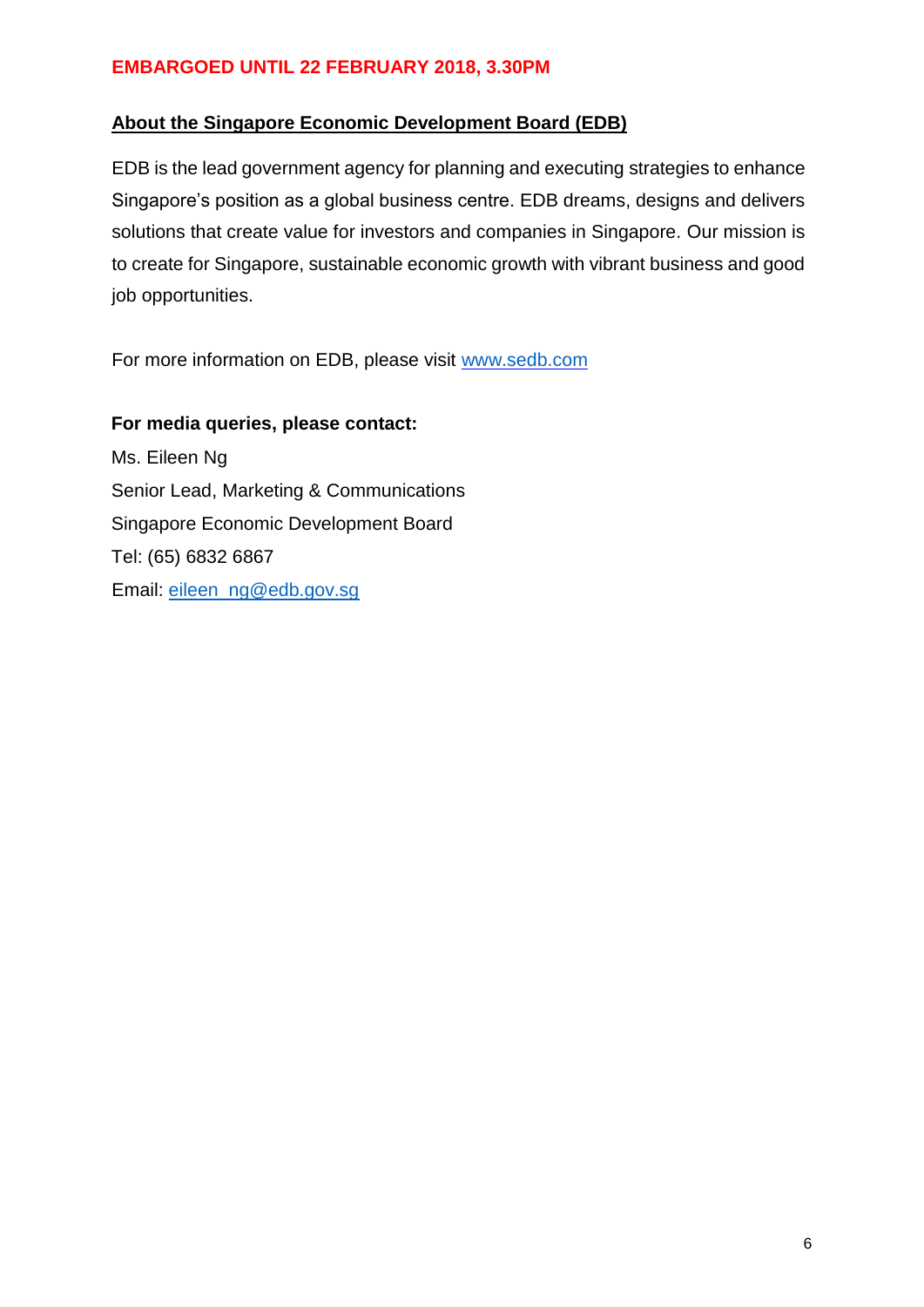## **Annex A**

#### **ASSOCIATION OF SINGAPORE MARINE INDUSTRIES (ASMI)**

The Association of Singapore Marine Industries (ASMI) is a non-profit organisation set up in 1968 to promote and interests and advancement of the marine and offshore engineering industries in Singapore. As the industry champion, ASMI represents a wide cross-section of companies in the business of ship repair, ship conversion, shipbuilding, rig building and offshore engineering. The Association plays an important role in unifying industry players towards shared objectives as well as in directing industry resources towards achieving common goals. ASMI has a membership strength of 250 corporate members.

The Association celebrates its 50th year of establishment this year. Its evolution and growth in the last five decades has paralleled the industry it served.

For more information on ASMI, please visit [www.asmi.com](http://www.asmi.com/)

**For media queries, please contact:** Ms. Helen Tay / Ms. Koh Shu Ching Senior Manager / Assistant Manager Association of Singapore Marine Industries Tel: (65) 6264 6436 Email: [helen.tay@asmi.com](mailto:helen.tay@asmi.com) / [shuching.koh@asmi.com](mailto:shuching.koh@asmi.com)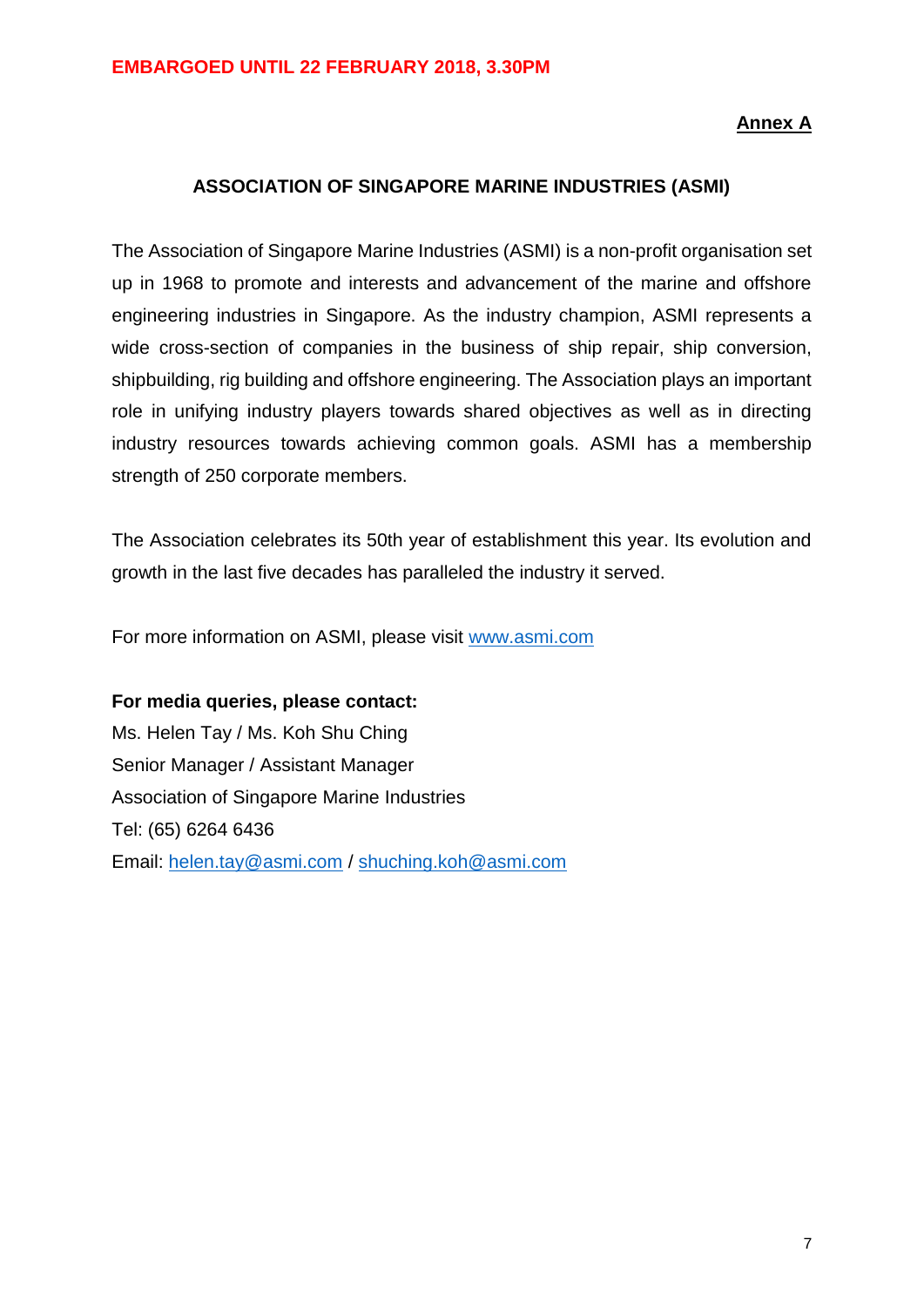### **Annex B**

### **FACTSHEET ON SUPPORT MEASURES FOR M&OE COMPANIES**

#### **Bridging Loan (BL)**

The Bridging Loan for the Marine & Offshore Engineering industry (BL-M&OE) provides companies with access to working capital to finance their operations and bridge short-term cash flow gaps. It is administered by SPRING Singapore and offered through Participating Financial Institutions (PFIs). The scheme has been extended to Nov 2018.

|                             | <b>Criteria for BL-M&amp;OE</b>                                                 |
|-----------------------------|---------------------------------------------------------------------------------|
| <b>Max Loan</b>             | S\$5M per borrower                                                              |
| Quantum                     | (S\$15M per borrower group <sup>4</sup> )                                       |
| <b>Loan Tenure</b>          | Up to 6 years                                                                   |
| <b>Use of Funds</b>         | Working capital                                                                 |
| <b>Eligibility Criteria</b> | SMEs and non-SMEs that are M&OE industry-specific can apply. They are           |
|                             | defined as follow:                                                              |
|                             | (a) SMEs:                                                                       |
|                             | Is registered and operating in Singapore                                        |
|                             | Has at least 30% local shareholding                                             |
|                             | Has group annual sales of $\leq$ S\$100m or group employment size of $\leq$ 200 |
|                             | (b) Non-SMEs:                                                                   |
|                             | Is registered and operating in Singapore                                        |
|                             | Has at least 30% local shareholding                                             |
|                             | Has group annual sales of >S\$100m and group employment size of >200            |
|                             | Sub-categories include:                                                         |
|                             | Shipyards                                                                       |
|                             | Contractors to shipyards                                                        |
|                             | Offshore services providers                                                     |
|                             | Exploration & Production (E&P) companies                                        |
|                             | Oil and gas (O&G) equipment and services companies                              |
|                             | Suppliers to O&G equipment and services companies                               |

 <sup>4</sup> SPRING defines a "borrower group" as consisting of the Applicant Company, the Applicant Company's corporate shareholders who own >50% of total shareholding (all levels up) and the Applicant Company's subsidiaries where the Applicant Company holds >50% of the total shareholding of the subsidiaries (all levels down). Loans made to any of the entities mentioned above will therefore count towards an aggregated S\$15m limit.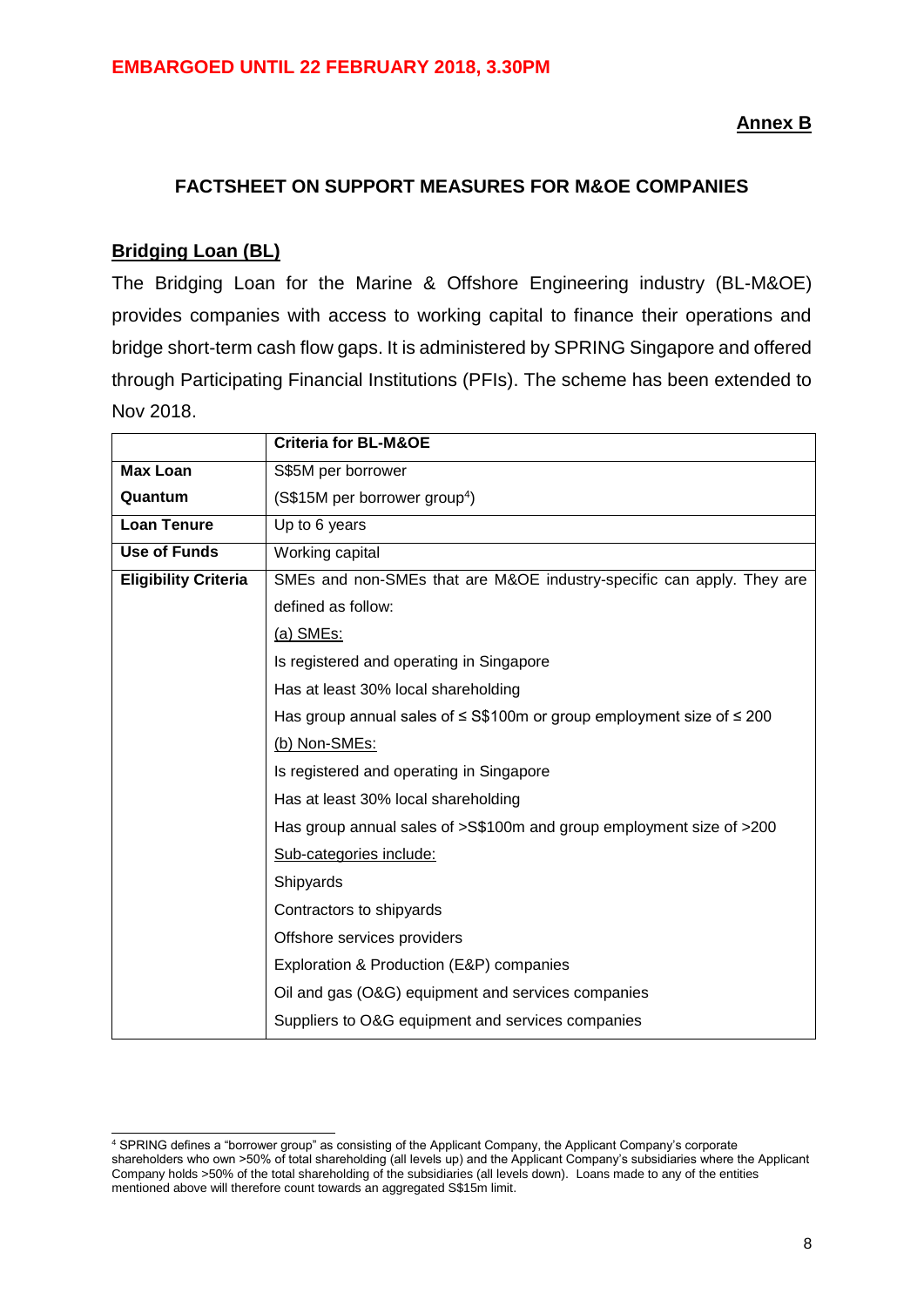For more information, please visit [http://www.spring.gov.sg/BL\\_MOE/](http://www.spring.gov.sg/BL_MOE/) or call 6898 1800.

## **Internationalisation Finance Scheme (IFS)**

IFS is designed to facilitate companies' access to financing by co-sharing of default risks between IE Singapore and Participating Financial Institutions (PFIs). Companies in the Marine and Offshore Engineering industry (e.g. Offshore Support Services, Shipyards etc), may access up to S\$70M in loan quantum per borrower group<sup>5</sup>. The scheme has been extended to Nov 2018.

|                             | <b>Criteria for IFS-M&amp;OE</b>                                     |  |
|-----------------------------|----------------------------------------------------------------------|--|
| <b>Max Loan</b>             | S\$70M per borrower group                                            |  |
| Quantum                     |                                                                      |  |
| Use of Funds                | Asset-based financing to purchase fixed assets                       |  |
|                             | Project financing (Bid Bonds, Bankers Guarantee and Structured Loan) |  |
|                             | Merger and Acquisition financing                                     |  |
|                             | Projects can be based in Singapore and Assets can be used in         |  |
|                             | Singapore.                                                           |  |
| <b>Eligibility Criteria</b> | Singapore-based companies with Global HQ anchored in Singapore       |  |
|                             | Singapore-based companies with meaningful business operations and    |  |
|                             | at least 3 strategic business functions in Singapore                 |  |

For local callers: 1800-IESPORE (1800 437 7673)

Enquiry Form:<https://www.iesingapore.gov.sg/Contact-Info/Enquiry-Form/>

 5 IE Singapore defines a "borrower group" as a Singapore-based company, its subsidiaries and associated companies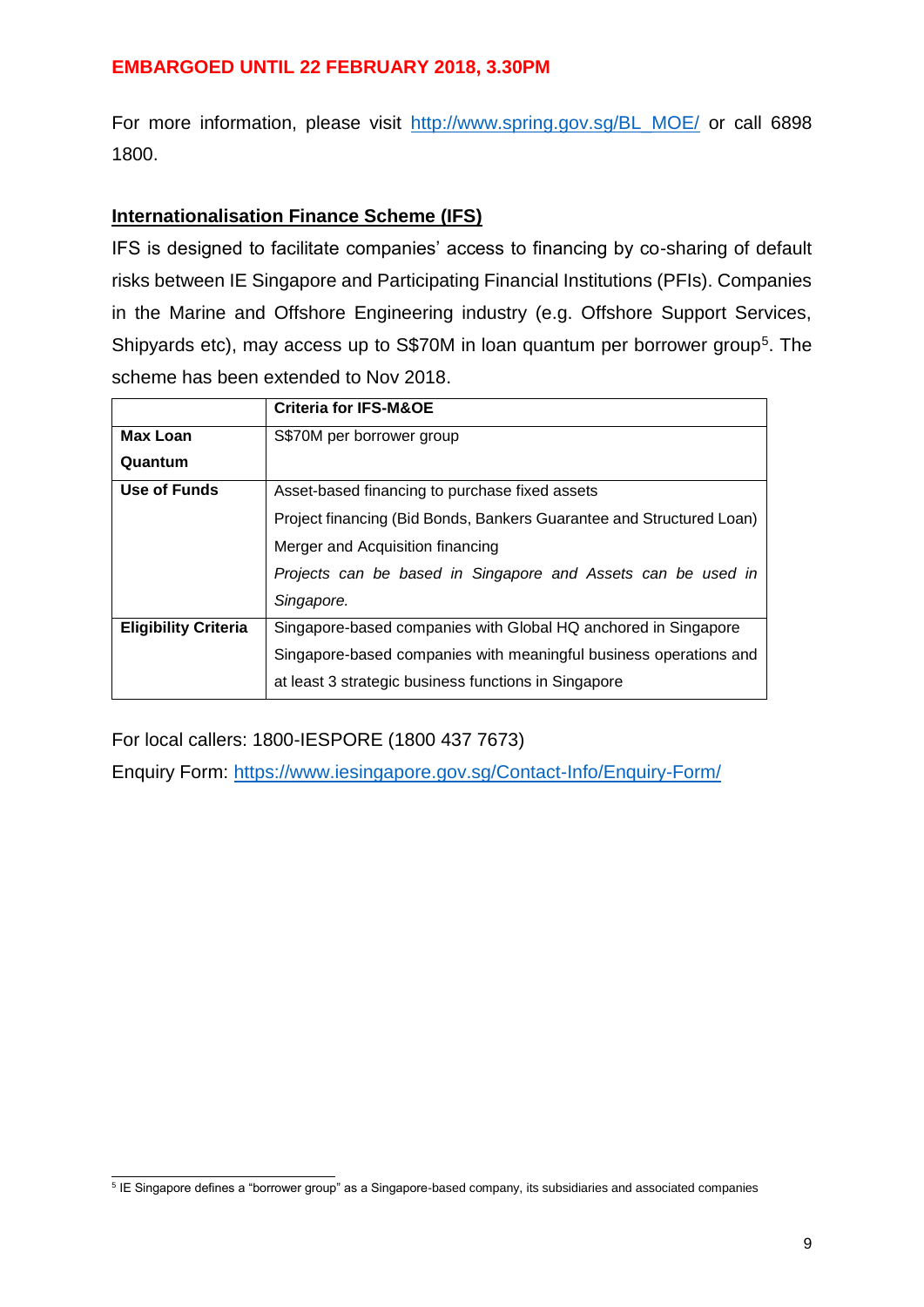**Annex C**

# **THE TECHNOLOGY CENTRE FOR OFFSHORE AND MARINE SINGAPORE (TCOMS) – SINGAPORE'S FIRST RESEARCH AND DEVELOPMENT (R&D) CENTRE FOR THE INDUSTRY**

A joint venture between the Agency for Science, Technology and Research (A\*STAR) and the National University of Singapore (NUS), TCOMS enables the local marine and offshore engineering industry to undertake higher-value activities through strategic global partnerships with industry, research institutions and academia.

TCOMS' anchor research facility will be the next-generation Deepwater Ocean Basin (DOB) which is equipped with state-of-the art wave and current generation systems that can simulate challenging ocean environments – including those in ultra-deep waters.

The facility, slated for completion in 2019, will facilitate the development of innovative concepts including intelligent floating platforms and vessels, autonomous systems, marine robotics and subsea systems.

Research at the facility will be aided by petascale supercomputing capabilities of the National SuperComputing Centre. In addition, forefront capabilities in the coupling of sensing, physical modelling, numerical simulation and real-time data analytics will allow researchers to better capture the physics of complex operations in a real world ocean.

## **For media enquiries, please contact:**

Mr. Amin Ruslan Senior Officer, Corporate Communications A\*STAR Tel: (65) 6419 6541 Email: [amin\\_ruslan@hq.a-star.edu.sg](mailto:amin_ruslan@hq.a-star.edu.sg)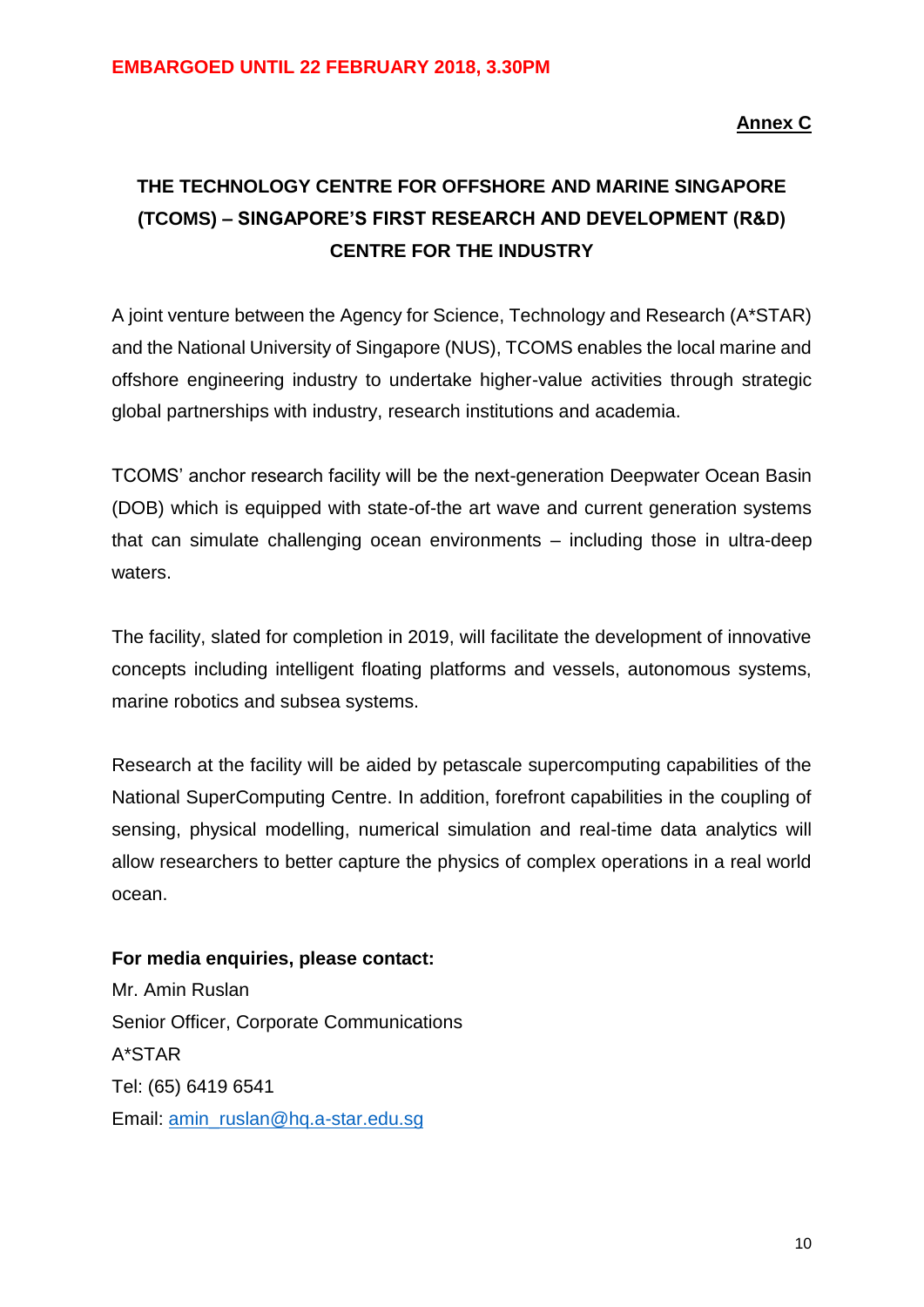## **Annex D**

## **FACTSHEET ON SKILLS FRAMEWORK FOR MARINE AND OFFSHORE**

## **About Skills Framework for Marine and Offshore**

The Skills Framework for Marine and Offshore is an integral component of the Marine and Offshore Engineering Industry Transformation Map (ITM); and is jointly developed by SkillsFuture Singapore (SSG), Workforce Singapore (WSG), the Singapore Economic Development Board (EDB) and SPRING Singapore, together with employers, industry associations, education and training providers and unions.

The Skills Framework supports the manpower strategies of the Marine and Offshore Engineering ITM by providing key information on the sector and employment, career pathways, occupations/job roles, as well as existing and emerging skills and competencies required for the occupations/job roles. It also provides a list of training programmes for skills upgrading and mastery.

## **Who is it for?**

The target groups for Skills Framework for Marine and Offshore are as follows:

- **Individuals** who wish to join or progress within the Marine and Offshore sector, will be able to assess their career interest, identify relevant training programmes to upgrade their skills, and prepare for their desired jobs;
- **Employers** will be able to recognise these skills and invest in training their employees for career development and skills upgrading;
- **Education and training providers** can gain insights on sector trends, existing and emerging skills that are in demand, and design programmes to address the sector needs accordingly; and
- **Government, unions and professional bodies** will be able to analyse skills gaps and design appropriate SkillsFuture initiatives to upgrade the manpower capability and professionalise the sector.

## **Key components of the Skills Framework**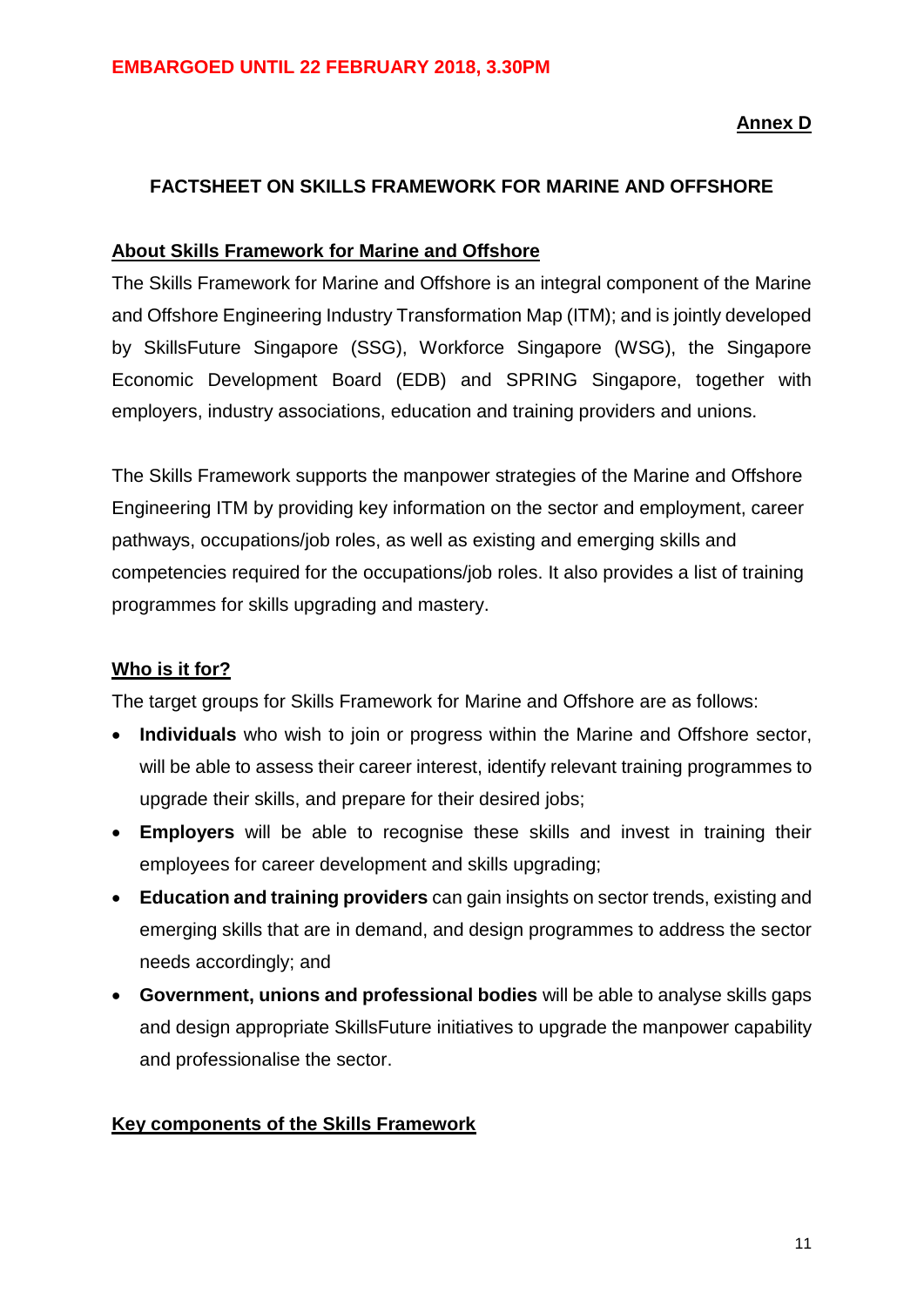The Skills Framework for Marine and Offshore contains information on the sector, career pathways, occupations/job roles, skills and competencies, and training programmes\*. The key components include:

- Sector information provides information on key statistics, trends and workforce profiles in the sector;
- Career pathways depicts the pathways for vertical and lateral progression for advancement and growth. Seven tracks have been identified, covering 29 job roles:
	- o Design and Engineering
	- o Manufacturing, Building, Maintenance, Repair, Overhaul and Installation
	- o Procurement and Aftersales
	- o Quality Assurance and Quality Control (QA/QC)
	- o Project Management
	- o Workplace Safety and Health (WSH)
	- o General Management
- Occupations and job roles covers a total of 96 existing and emerging technical skills and competencies, 18 generic skills and competencies, and their respective descriptions. Some of the emerging skills identified include Additive Manufacturing, Robotics and Automation Application, and Green Ship Design; and
- Training programmes<sup>6</sup> for skills upgrading and mastery  $-$  provides information on training programmes, which will help aspiring individuals and in-service employees acquire skills necessary for various jobs.

## **For enquiries, please contact:**

Cherlyn Tan Manager, Media Relations, Corporate and Marketing Communications Division SkillsFuture Singapore Tel: (65) 6785 5785 Email: [cherlyn\\_tan@ssg.gov.sg](mailto:cherlyn_tan@ssg.gov.sg)

 <sup>6</sup> The training programmes for the Skills Framework for Marine and Offshore will be made available a[t www.skillsfuture.sg/skills](http://www.skillsfuture.sg/skills-framework)[framework/m](http://www.skillsfuture.sg/skills-framework)arineandoffshore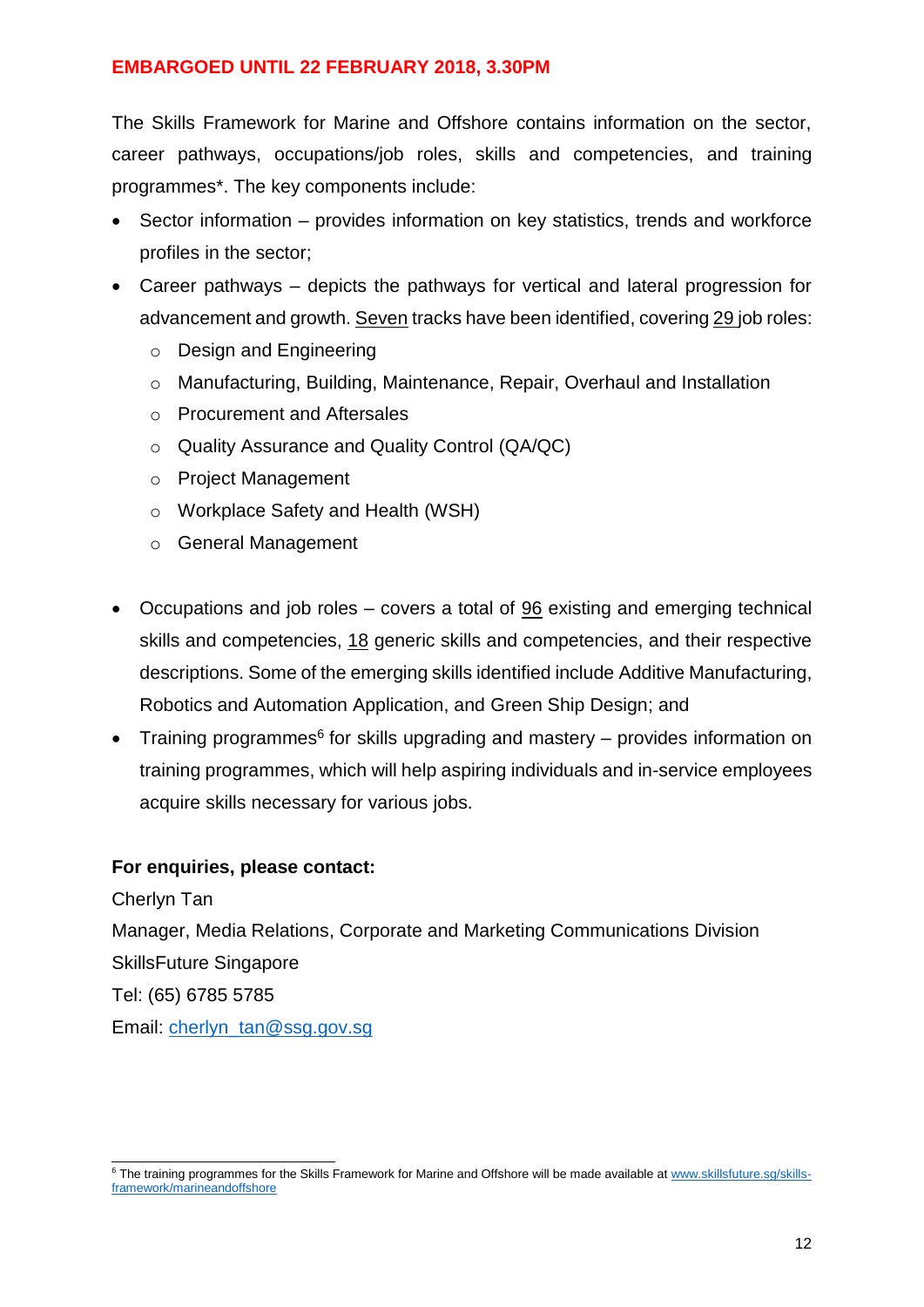**Annex E**

# **FACTSHEET ON SKILLSFUTURE EARN AND LEARN PROGRAMME – SPECIALIST DIPLOMA IN ROBOTICS AND AUTOMATION, AND SKILLSFUTURE EARN AND LEARN PROGRAMME – SPECIALIST DIPLOMA IN INDUSTRIAL INTERNET OF THINGS**

## **About SkillsFuture Earn and Learn Programme**

The SkillsFuture Earn and Learn Programme (ELP) is a work-learn programme that gives fresh graduates<sup>1</sup> from polytechnics and the Institute of Technical Education (ITE) a head-start in careers related to their discipline of study. It provides them with more opportunities, after graduation, to build on the skills and knowledge they acquired in school, and better supports their transition into the workforce.

## **About SkillsFuture Earn and Learn Programme – Specialist Diploma in Robotics and Automation**

The ELP – Specialist Diploma in Robotics and Automation is a 12-month work-learn programme delivered and managed by Temasek Polytechnic. The programme aims to deepen and equip fresh polytechnic graduates<sup>1</sup> with the relevant skills to undertake the installation and maintenance of robotic and automation equipment and the application of robot for collaboration in the workplace.

#### **Who is it for?**

- Fresh polytechnic graduates<sup>1</sup> looking for skills deepening through structured workplace learning, mentorship and facilitated learning to get a head-start in their career and meaningful career advancement upon programme completion
- Companies seeking to attract and hire fresh polytechnic graduates<sup>1</sup> as an Associate Engineer in Robotics and Automation through a 12-month work-learn programme

#### **How does it work?**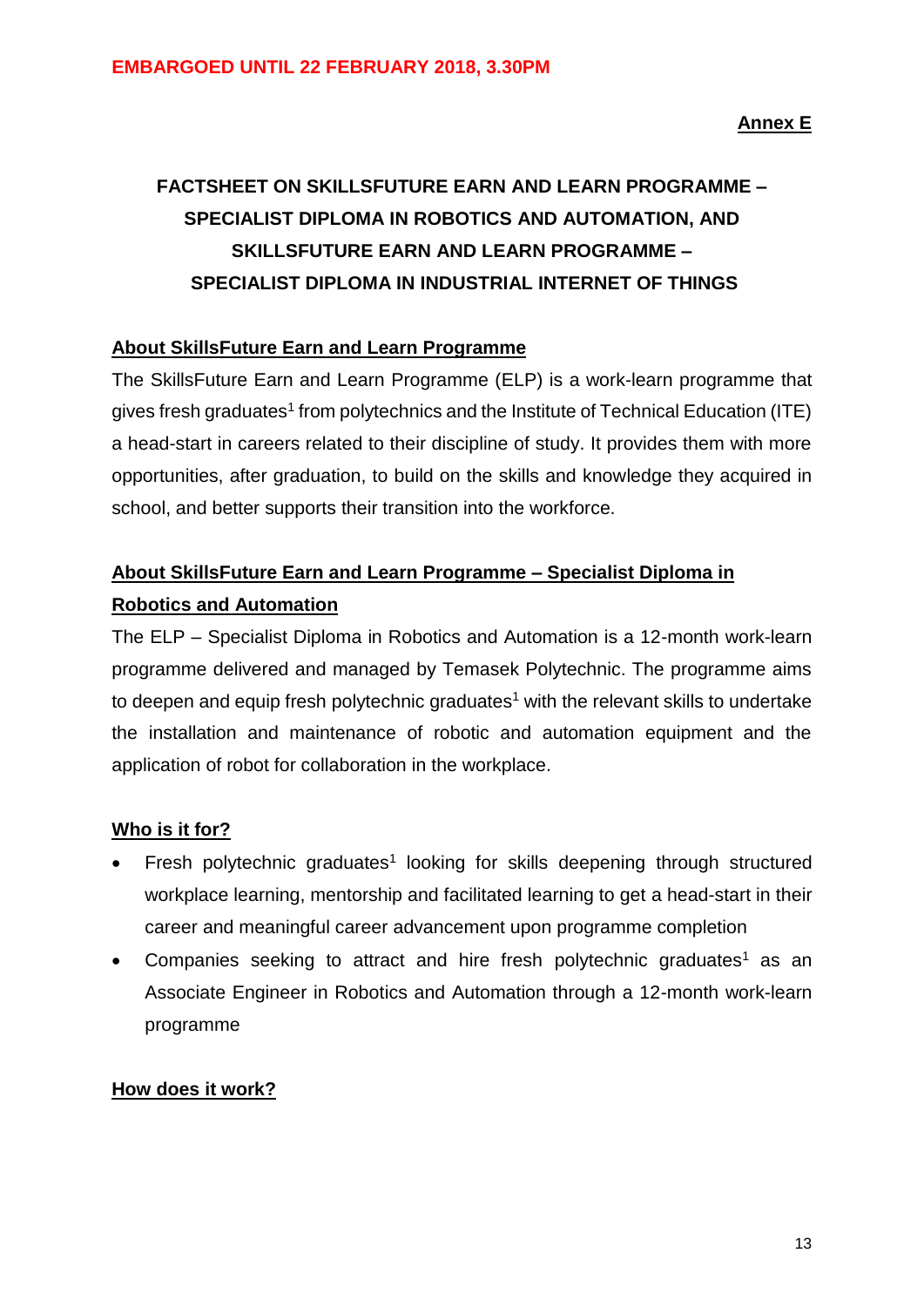Suitable candidates will be matched with a job related to their field of study and participating employers can recruit local fresh talent and benefit from structured career development through the company's talent development plan.

## **Benefits**

### *For individuals*

- Individuals can acquire relevant work experience and skills valued by the industry and attain industry-recognised qualification/certification<sup>2</sup>
- Receive a competitive starting salary and full-time employment with participating companies
- **Eligible individuals can receive a sign-on incentive of**  $$5,000^3$

## *For employers*

- Companies will be able to recruit, groom and retain suitable young talents with the relevant skills and aptitude to be developed as future Aerospace leaders to drive advanced manufacturing in the company
- Receive a grant of up to  $$15,000<sup>4</sup>$  per individual<sup>3</sup> places in ELP to defray the costs of developing and providing structured On-the-Job training

## **About SkillsFuture Earn and Learn Programme – Specialist Diploma in IIoT**

The ELP – Specialist Diploma in IIoT is a 12-month work-learn programme delivered and managed by Temasek Polytechnic. The programme aims to deepen and equip fresh polytechnic graduates<sup>1</sup> with the relevant skills in IIoT, engineering analytics, machine learning and smart sensors and devices.

## **Who is it for?**

- Fresh polytechnic graduates<sup>1</sup> looking for skills deepening through structured workplace learning, mentorship and facilitated learning to get head-start in their career and meaningful career advancement upon programme completion.
- Companies seeking to attract and hire fresh polytechnic graduates<sup>1</sup> as an Associate Engineer in IIoT through a 12-month work-learn programme

#### **How does it work?**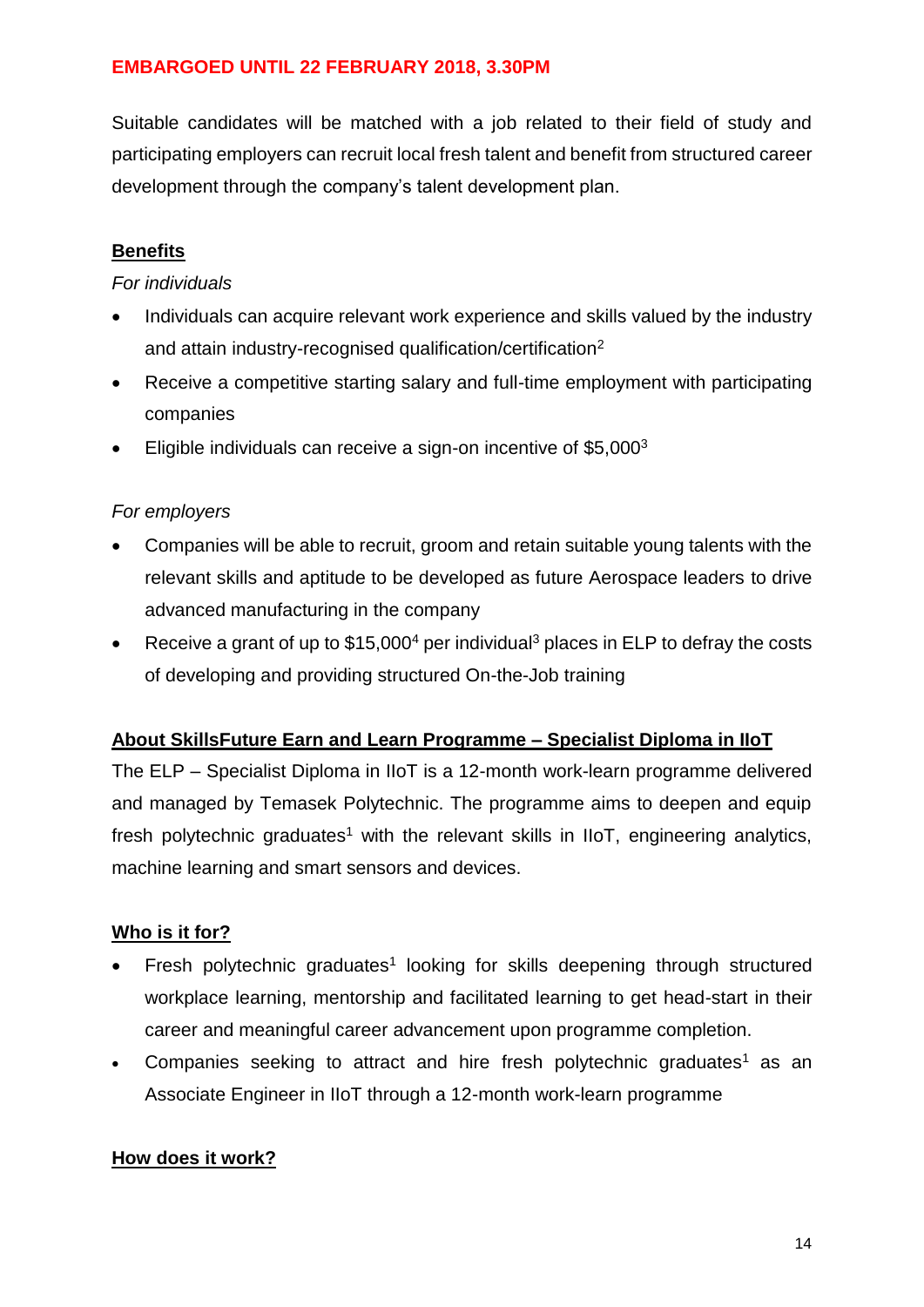Suitable candidates will be matched with a job related to their field of study and participating employers can recruit local fresh talent and benefit from structured career development through the company's talent development plan.

## **Benefits**

#### *For individuals*

- Individuals can acquire relevant work experience and skills valued by the industry and attain industry-recognised qualification/certification<sup>2</sup>
- Receive a competitive starting salary and full-time employment with participating companies
- Eligible individuals can receive a sign-on incentive of \$5,000<sup>3</sup>

#### *For Employers*

- Companies will be able to recruit, groom and retain suitable young talents with the relevant skills and aptitude to be developed as future Aerospace leaders to drive advanced manufacturing in the company
- Receive a grant of up to  $$15,000<sup>4</sup>$  per individual<sup>3</sup> places in ELP to defray the costs of developing and providing structured On-the-Job training

*<sup>3</sup>For fresh graduates who are Singapore Citizens and within three years of graduation or Operationally Ready Date for National Servicemen only* 

*<sup>4</sup>Terms and Conditions apply* 

# **For media enquiries on the SkillsFuture ELP – Specialist Diploma in Robotics and Automation, and SkillsFuture ELP – Specialist Diploma in IIoT, please contact:**

Ms. Vimala Christie Senior Corporate Communications Officer, Temasek Polytechnic Tel: (65) 6780 5019 Email: [vimalac@tp.edu.sg](mailto:vimalac@tp.edu.sg)

#### **For media enquiries on the ELP in general, please contact:**

<sup>1</sup> *Within three years of graduation or Operationally Ready Date for National Servicemen*

*<sup>2</sup>The industry-recognised qualifications/certificates will vary from sector to sector, and from job to job. They may include Singapore Workforce Skills Qualifications (WSQ) qualifications, or qualifications issued by the polytechnics such as Advanced/Specialist Diploma*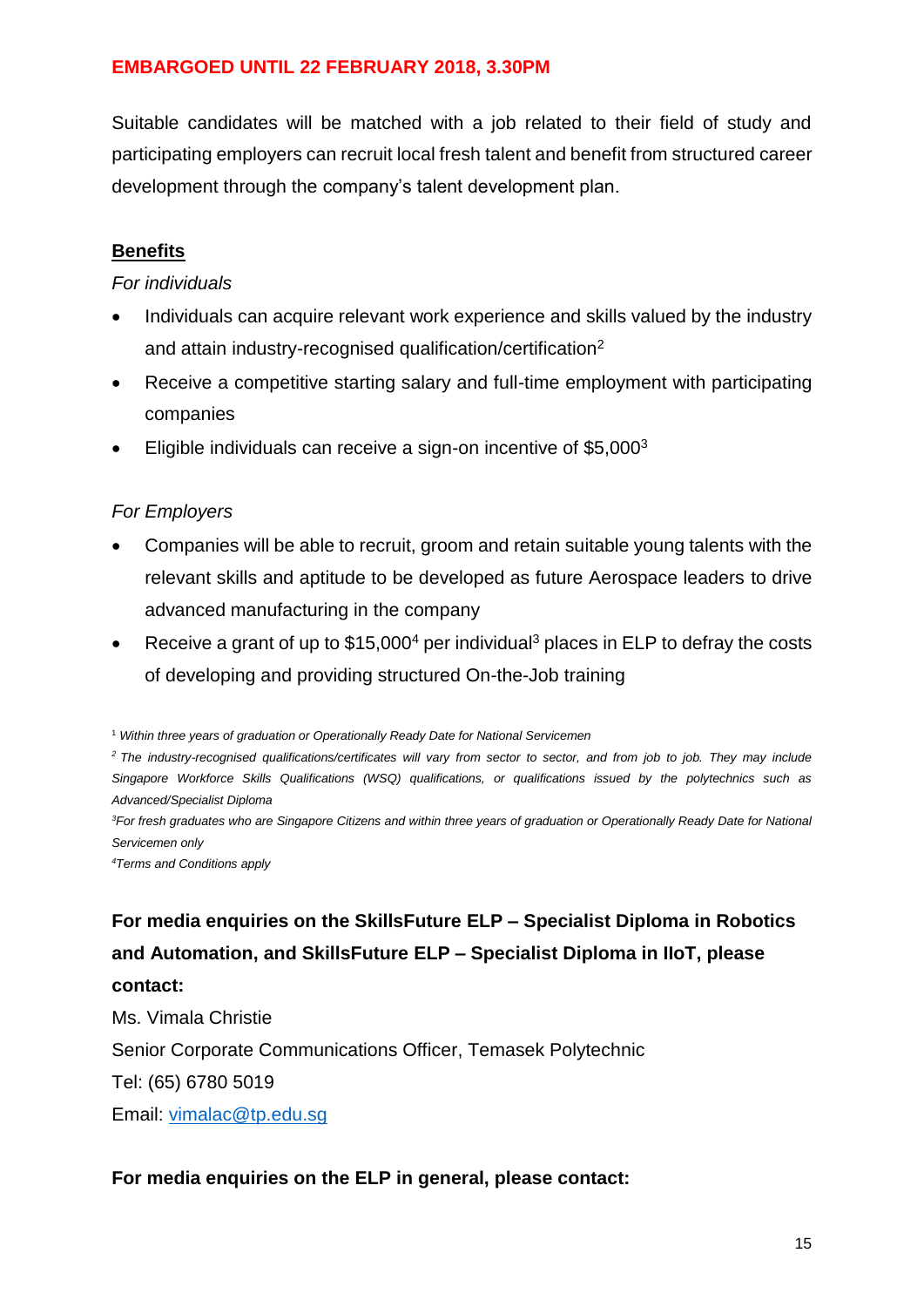Ms. Cherlyn Tan Manager, Media Relations, Corporate and Marketing Communications Division SkillsFuture Singapore Tel: (65) 6307 7404 Email: [Cherlyn\\_tan@ssg.gov.sg](mailto:Cherlyn_tan@ssg.gov.sg)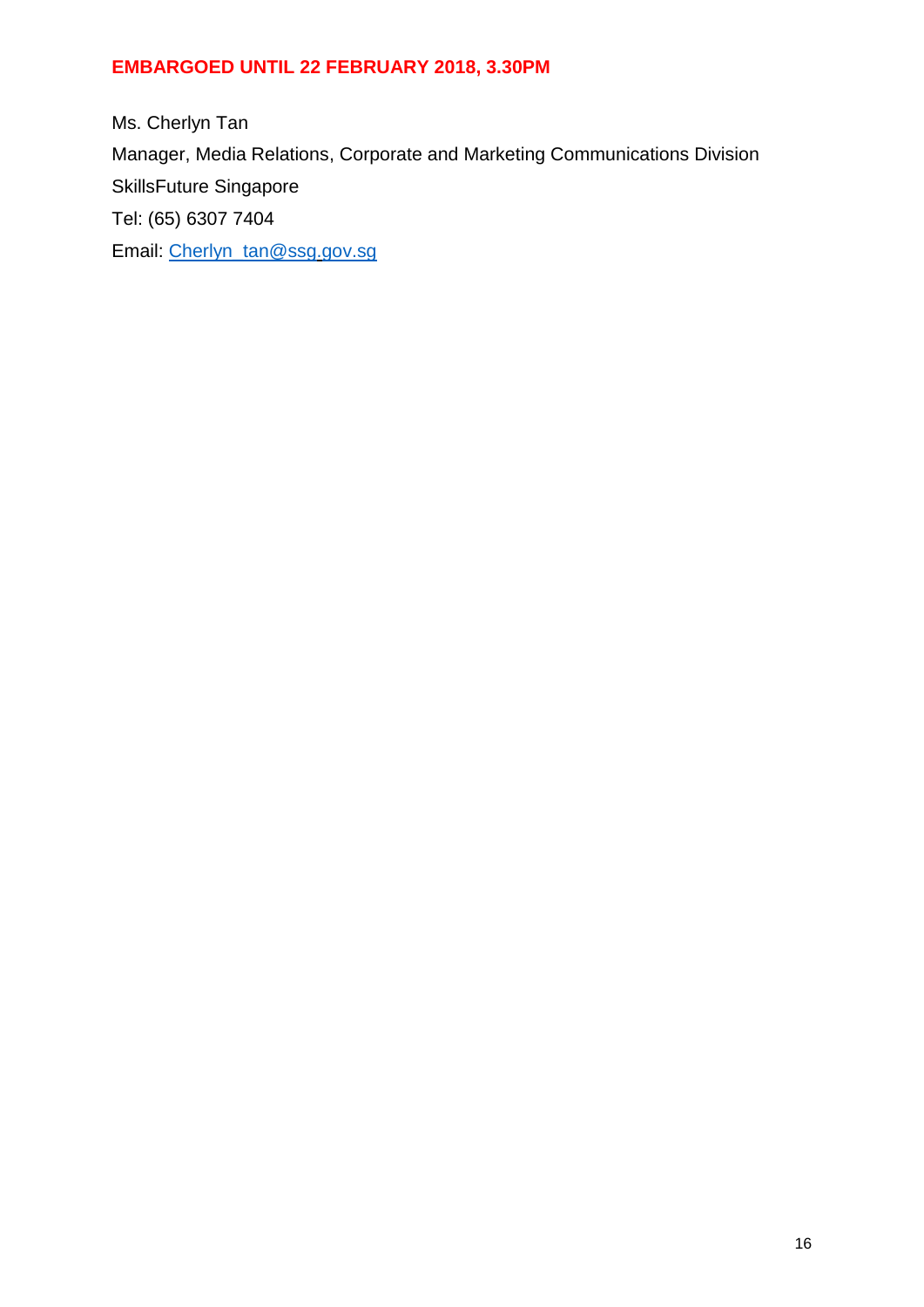## **Annex F**

### **WORK-LEARN TECHNICAL DIPLOMA IN MARINE & OFFSHORE ENGINEERING**

### **About the Course**

The Work-Learn Technical Diploma in Marine & Offshore Engineering adopts a practice-based curriculum to prepare trainees for a professional career in the Marine and Offshore sector. Its Engineering Design specialisation will provide trainees with skills and knowledge in the design of ships and marine systems. On the other hand, its Production (Repair & Maintenance) specialisation will equip trainees with skills and knowledge in the repair and maintenance of ships and the various marine systems.

#### **Minimum Entry Requirements**

| <b>Graduates from Related Nitec Courses</b> | <b>Graduates from Related Higher</b> | <b>Employees in the</b> |
|---------------------------------------------|--------------------------------------|-------------------------|
| (Minimum GPA 2.0)                           | <b>Nitec Courses</b>                 | <b>Industry</b>         |
|                                             |                                      |                         |
| Aerospace Avionics                          | Civil & Structural Engineering       | In-service ITE          |
| Aerospace Machining Technology              | Design                               | graduates will          |
| Aerospace Technology                        | <b>Electrical Engineering</b>        | require:                |
| Automotive Technology (Light Vehicles)      | <b>Engineering with Business</b>     | (a) Relevant work       |
| Automotive Technology (Heavy Vehicles)      | <b>Facility Management</b>           | experience; and         |
| Electrical Technology (Lighting & Sound)    | <b>Facility Systems Design</b>       | (b) Support from        |
| Electrical Technology (Power & Control)     | <b>Marine Engineering</b>            | their employer (a       |
| Fabrication Technology (Hull &              | Marine & Offshore Technology         | participating           |
| Structures)                                 | <b>Mechanical Engineering</b>        | company).               |
| Fabrication Technology (Marine Pipe)        | <b>Mechatronics Engineering</b>      |                         |
| Facility Technology (Air-Conditioning &     | Offshore & Marine Engineering        | Non-ITE                 |
| Refrigeration)                              | Design                               | graduates will          |
| <b>Facility Technology (Landscaping</b>     | <b>Precision Engineering</b>         | similarly be            |
| Services)                                   | Process Plant Design                 | considered.             |
| Facility Technology (Mechanical &           | <b>Rapid Transit Engineering</b>     |                         |
| <b>Electrical Services)</b>                 |                                      |                         |
| <b>Facility Technology (Vertical</b>        |                                      |                         |
| Transportation)                             |                                      |                         |
| Laser & Tooling Technology                  |                                      |                         |
| <b>Marine Electrical Technology</b>         |                                      |                         |
| Marine Technology                           |                                      |                         |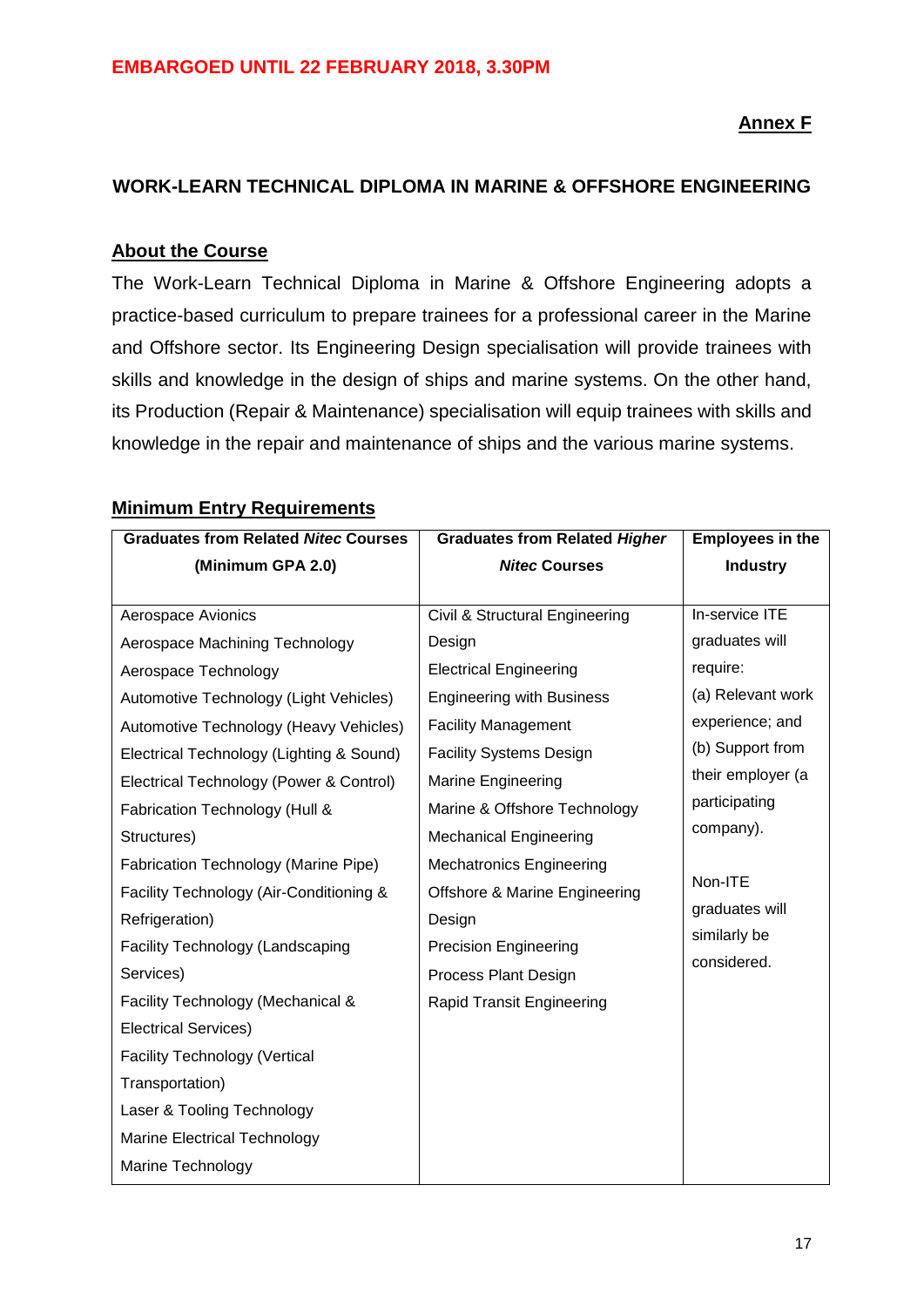| <b>Graduates from Related Nitec Courses</b> | <b>Graduates from Related Higher</b> | <b>Employees in the</b> |
|---------------------------------------------|--------------------------------------|-------------------------|
| (Minimum GPA 2.0)                           | <b>Nitec Courses</b>                 | <b>Industry</b>         |
|                                             |                                      |                         |
| <b>Mechanical Technology</b>                |                                      |                         |
| <b>Mechatronics</b>                         |                                      |                         |
| <b>Medical Manufacturing Technology</b>     |                                      |                         |
| Rapid Transit Technology                    |                                      |                         |
| Welding                                     |                                      |                         |

*\*Note: Male graduates must have completed/be exempted from full-time National Service.*

## **Duration and Venue**

This is a 3-year course and is available at ITE College Central.

## **Training Mode**

Training comprises of 30 % off-the-job training and 70% on-the-job training.

- **Off-the-Job Training** Trainees attend theory and practical lessons in one of ITE colleges to receive technical knowledge.
- **On-the-Job Training** Trainees apply the knowledge learnt in the off-the-job component on their daily job tasks and deepen their skills under the guidance of a qualified supervisor in a company under a real working environment.

## **Career Prospects**

Graduates are employed by Ship Management Operations and Ship Building company. The job titles held by graduates include Assistant Engineer (Operations) and Assistant Engineer (Production). There are excellent opportunities for career advancement to Engineer, Lead Engineer and Superintendent.

## **For enquiries, please contact:**

Shalini V Head, Publicity, Corporate Affairs & Development Division Institute of Technical Education Tel: (65) 6590 2048 Email: [shalini\\_v@ite.edu.sg](mailto:shalini_v@ite.edu.sg)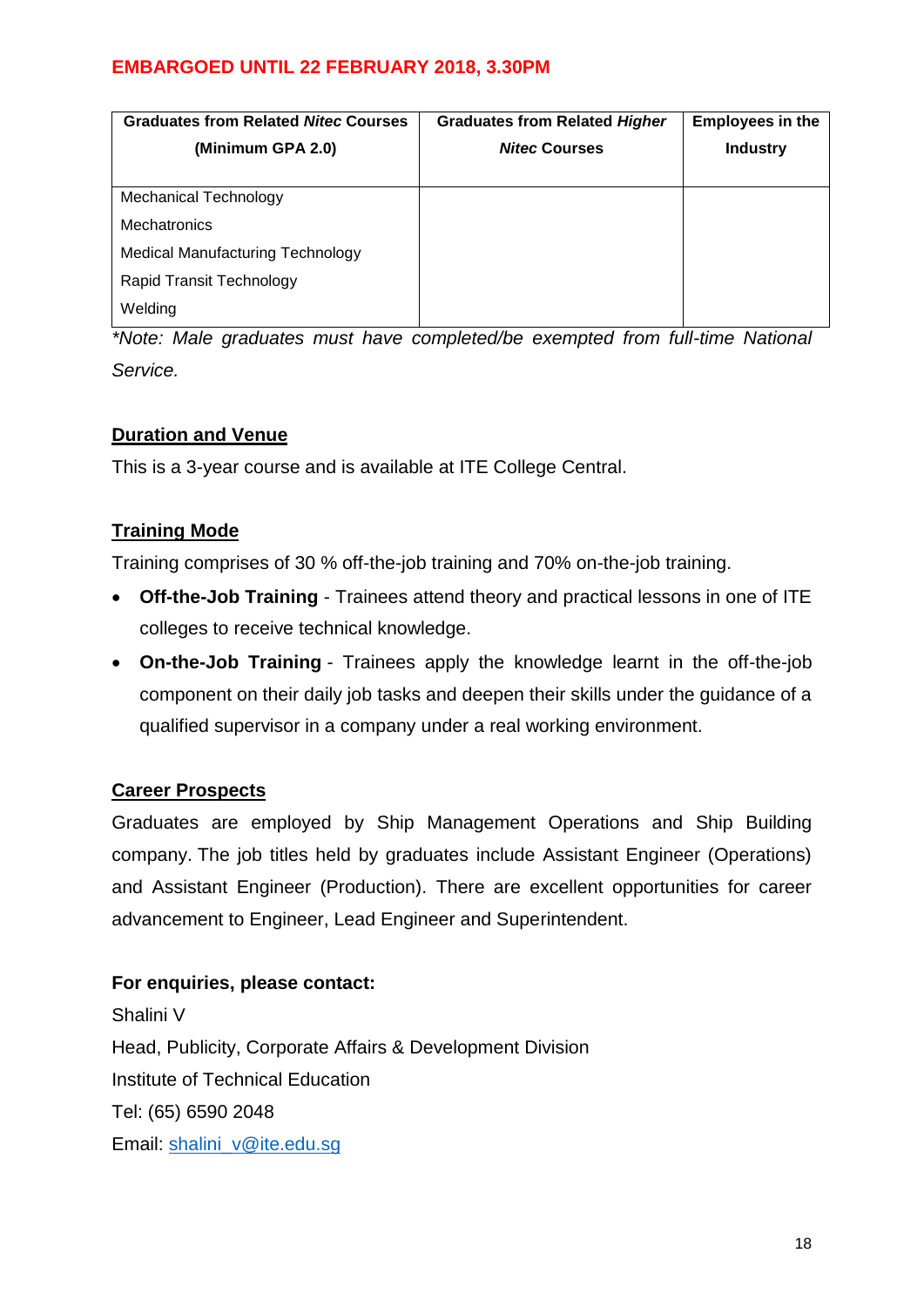## **Annex G**

## **FACTSHEET FOR MARINE PROFESSIONAL CONVERSION PROGRAMMES (MARINE PCPs)**

The Marine PCPs were developed as part of the Adapt and Grow initiative to provide greater support to mid-career PMETs. To help reskill PMETs into job roles in the Marine industry, three PCPs were rolled out in October 2016:

- PCP for Marine Engineer
- PCP for Marine Assistant Engineer
- PCP for Marine Technician

The PCPs are developed to aid in the:

- Recruitment of mid-career jobseekers who are keen to join the marine and offshore engineering sector, by acquiring new skills to perform their role through a structured training programme; or
- Redeployment of employees into new job roles, by acquiring new skills to perform their role through a structured training programme

Trainees will undergo six-month training programme tailored to their new job roles, comprising facilitated classroom sessions and structured On-the-Job Training (OJT). PMETs who have graduated or completed National Service for more than two years are eligible for the Marine PCPs. The PCPs will operate on a Place-and-Train mode where the trainees are employed by participating companies before they embark on the structured training programme.

#### **Programme Support for Companies**

The PCPs aim to help companies by:

- Providing salary support at 70% of a participant's salary capped at \$4,000 per month for the duration of training period; or
- Enhanced salary support of 90% of a participant's salary capped at \$6,000 per month for Singapore Citizens (SC) who have been unemployed for more than six months or mature SC PMETs who are aged 40 or above; and